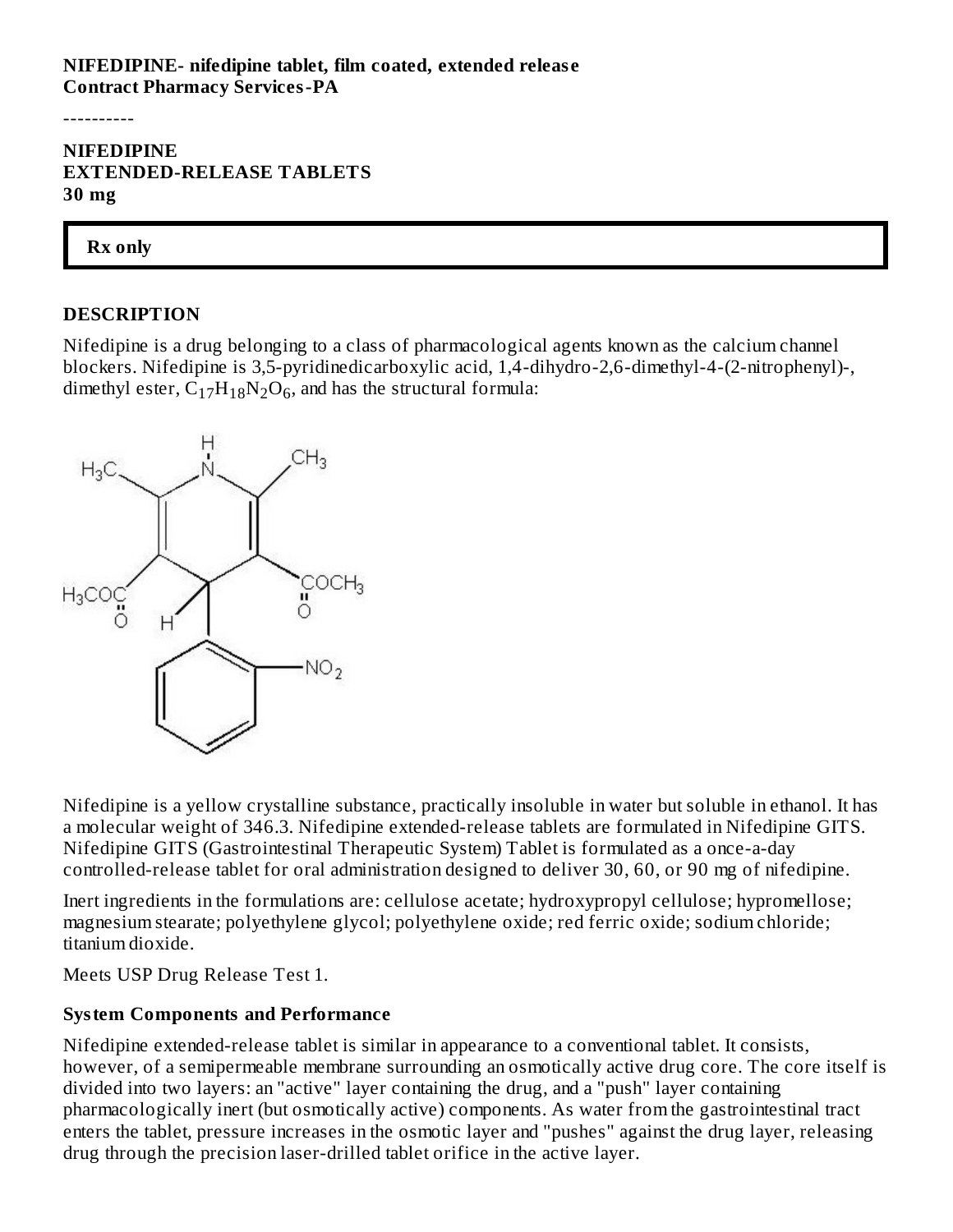Nifedipine extended-release tablet is designed to provide nifedipine at an approximately constant rate over 24 hours. This controlled rate of drug delivery into the gastrointestinal lumen is independent of pH or gastrointestinal motility. Nifedipine extended-release tablet depends for its action on the existence of an osmotic gradient between the contents of the bi-layer core and fluid in the GI tract. Drug delivery is essentially constant as long as the osmotic gradient remains constant, and then gradually falls to zero. Upon swallowing, the biologically inert components of the tablet remain intact during GI transit and are eliminated in the feces as an insoluble shell.

# **CLINICAL PHARMACOLOGY**

Nifedipine is a calcium ion influx inhibitor (slow-channel blocker or calcium ion antagonist) and inhibits the transmembrane influx of calcium ions into cardiac muscle and smooth muscle. The contractile processes of cardiac muscle and vascular smooth muscle are dependent upon the movement of extracellular calcium ions into these cells through specific ion channels. Nifedipine selectively inhibits calcium ion influx across the cell membrane of cardiac muscle and vascular smooth muscle without altering serum calcium concentrations.

#### **Mechanism of Action**

#### Angina

The precise mechanisms by which inhibition of calcium influx relieves angina has not been fully determined, but includes at least the following two mechanisms:

# *Relaxation and Prevention of Coronary Artery Spasm*

Nifedipine dilates the main coronary arteries and coronary arterioles, both in normal and ischemic regions, and is a potent inhibitor of coronary artery spasm, whether spontaneous or ergonovine-induced. This property increases myocardial oxygen delivery in patients with coronary artery spasm, and is responsible for the effectiveness of nifedipine in vasospastic (Prinzmetal's or variant) angina. Whether this effect plays any role in classical angina is not clear, but studies of exercise tolerance have not shown an increase in the maximum exercise rate-pressure product, a widely accepted measure of oxygen utilization. This suggests that, in general, relief of spasm or dilation of coronary arteries is not an important factor in classical angina.

# *Reduction of Oxygen Utilization*

Nifedipine regularly reduces arterial pressure at rest and at a given level of exercise by dilating peripheral arterioles and reducing the total peripheral vascular resistance (afterload) against which the heart works. This unloading of the heart reduces myocardial energy consumption and oxygen requirements, and probably accounts for the effectiveness of nifedipine in chronic stable angina.

# Hypertension

The mechanism by which nifedipine reduces arterial blood pressure involves peripheral arterial vasodilatation and the resulting reduction in peripheral vascular resistance. The increased peripheral vascular resistance that is an underlying cause of hypertension results from an increase in active tension in the vascular smooth muscle. Studies have demonstrated that the increase in active tension reflects an increase in cytosolic free calcium.

Nifedipine is a peripheral arterial vasodilator which acts directly on vascular smooth muscle. The binding of nifedipine to voltage-dependent and possibly receptor-operated channels in vascular smooth muscle results in an inhibition of calcium influx through these channels. Stores of intracellular calcium in vascular smooth muscle are limited and thus dependent upon the influx of extracellular calcium for contraction to occur. The reduction in calcium influx by nifedipine causes arterial vasodilation and decreased peripheral vascular resistance which results in reduced arterial blood pressure.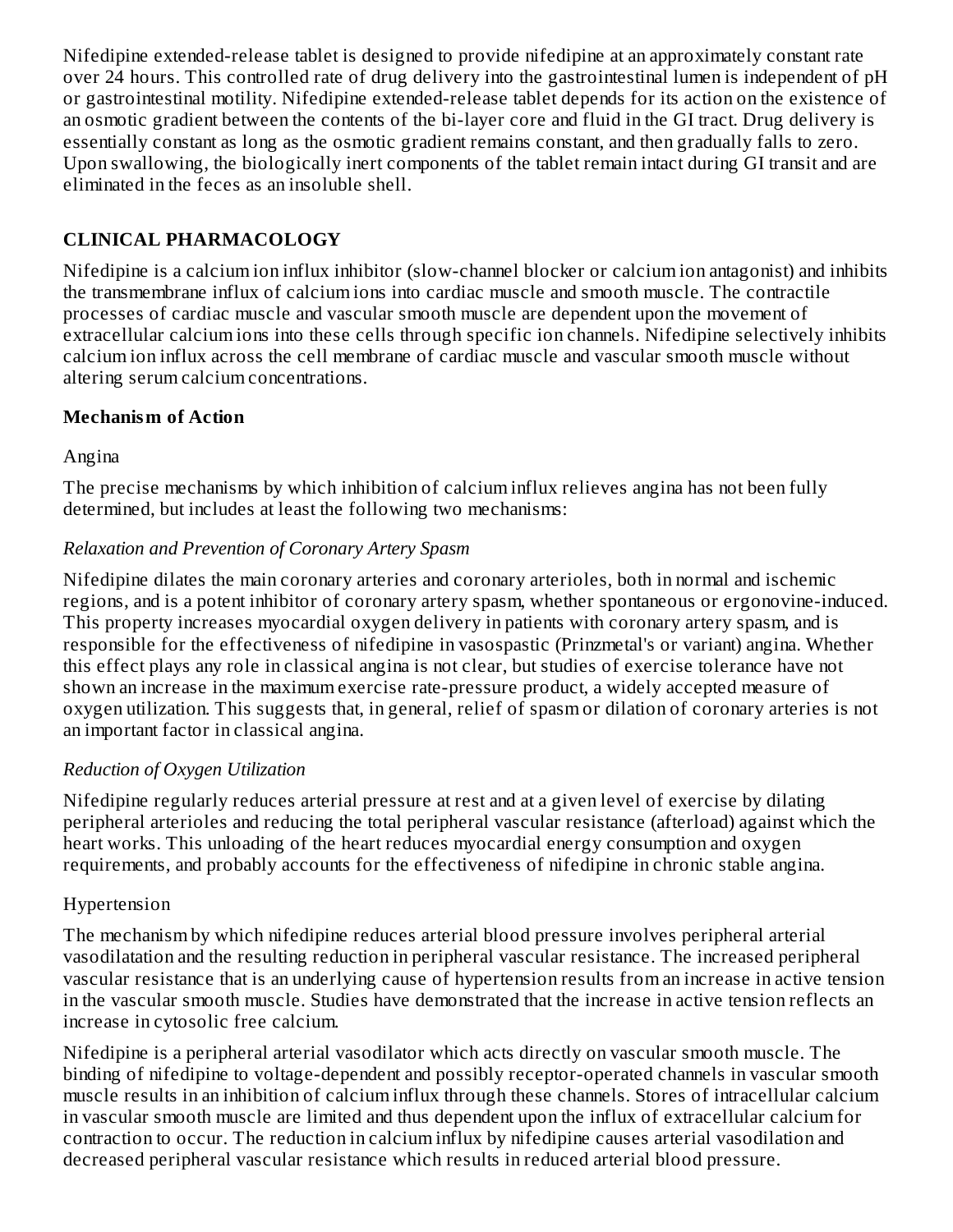#### **Pharmacokinetics and Metabolism**

Nifedipine is completely absorbed after oral administration. Plasma drug concentrations rise at a gradual, controlled rate after a nifedipine extended-release tablet dose and reach a plateau at approximately six hours after the first dose. For subsequent doses, relatively constant plasma concentrations at this plateau are maintained with minimal fluctuations over the 24-hour dosing interval. About a four-fold higher fluctuation index (ratio of peak to trough plasma concentration) was observed with the conventional immediate-release nifedipine capsule at t.i.d. dosing than with once daily nifedipine extended-release tablet. At steady-state the bioavailability of the nifedipine extended-release tablet is 86% relative to immediate-release nifedipine capsules. Administration of the nifedipine extended-release tablet in the presence of food slightly alters the early rate of drug absorption, but does not influence the extent of drug bioavailability. Markedly reduced GI retention time over prolonged periods (i.e., short bowel syndrome), however, may influence the pharmacokinetic profile of the drug which could potentially result in lower plasma concentrations. Pharmacokinetics of nifedipine extended-release tablets are linear over the dose range of 30 to 180 mg in that plasma drug concentrations are proportional to dose administered. There was no evidence of dose dumping either in the presence or absence of food for over 150 subjects in pharmacokinetic studies.

Nifedipine is extensively metabolized to highly water-soluble, inactive metabolites accounting for 60 to 80% of the dose excreted in the urine. The elimination half-life of nifedipine is approximately two hours. Only traces (less than 0.1% of the dose) of unchanged form can be detected in the urine. The remainder is excreted in the feces in metabolized form, most likely as a result of biliary excretion. Thus, the pharmacokinetics of nifedipine are not significantly influenced by the degree of renal impairment. Patients in hemodialysis or chronic ambulatory peritoneal dialysis have not reported significantly altered pharmacokinetics of nifedipine. Since hepatic biotransformation is the predominant route for the disposition of nifedipine, the pharmacokinetics may be altered in patients with chronic liver disease. Patients with hepatic impairment (liver cirrhosis) have a longer disposition half-life and higher bioavailability of nifedipine than healthy volunteers. The degree of serum protein binding of nifedipine is high (92–98%). Protein binding may be greatly reduced in patients with renal or hepatic impairment.

# **Hemodynamics**

Like other slow-channel blockers, nifedipine exerts a negative inotropic effect on isolated myocardial tissue. This is rarely, if ever, seen in intact animals or man, probably because of reflex responses to its vasodilating effects. In man, nifedipine decreases peripheral vascular resistance which leads to a fall in systolic and diastolic pressures, usually minimal in normotensive volunteers (less than 5–10 mm Hg systolic), but sometimes larger. With nifedipine extended-release tablets, these decreases in blood pressure are not accompanied by any significant change in heart rate. Hemodynamic studies in patients with normal ventricular function have generally found a small increase in cardiac index without major effects on ejection fraction, left ventricular end diastolic pressure (LVEDP) or volume (LVEDV). In patients with impaired ventricular function, most acute studies have shown some increase in ejection fraction and reduction in left ventricular filling pressure.

# **Electrophysiologic Effects**

Although, like other members of its class, nifedipine causes a slight depression of sinoatrial node function and atrioventricular conduction in isolated myocardial preparations, such effects have not been seen in studies in intact animals or in man. In formal electrophysiologic studies, predominantly in patients with normal conduction systems, nifedipine has had no tendency to prolong atrioventricular conduction or sinus node recovery time, or to slow sinus rate.

# **INDICATIONS AND USAGE**

**Vasospastic Angina**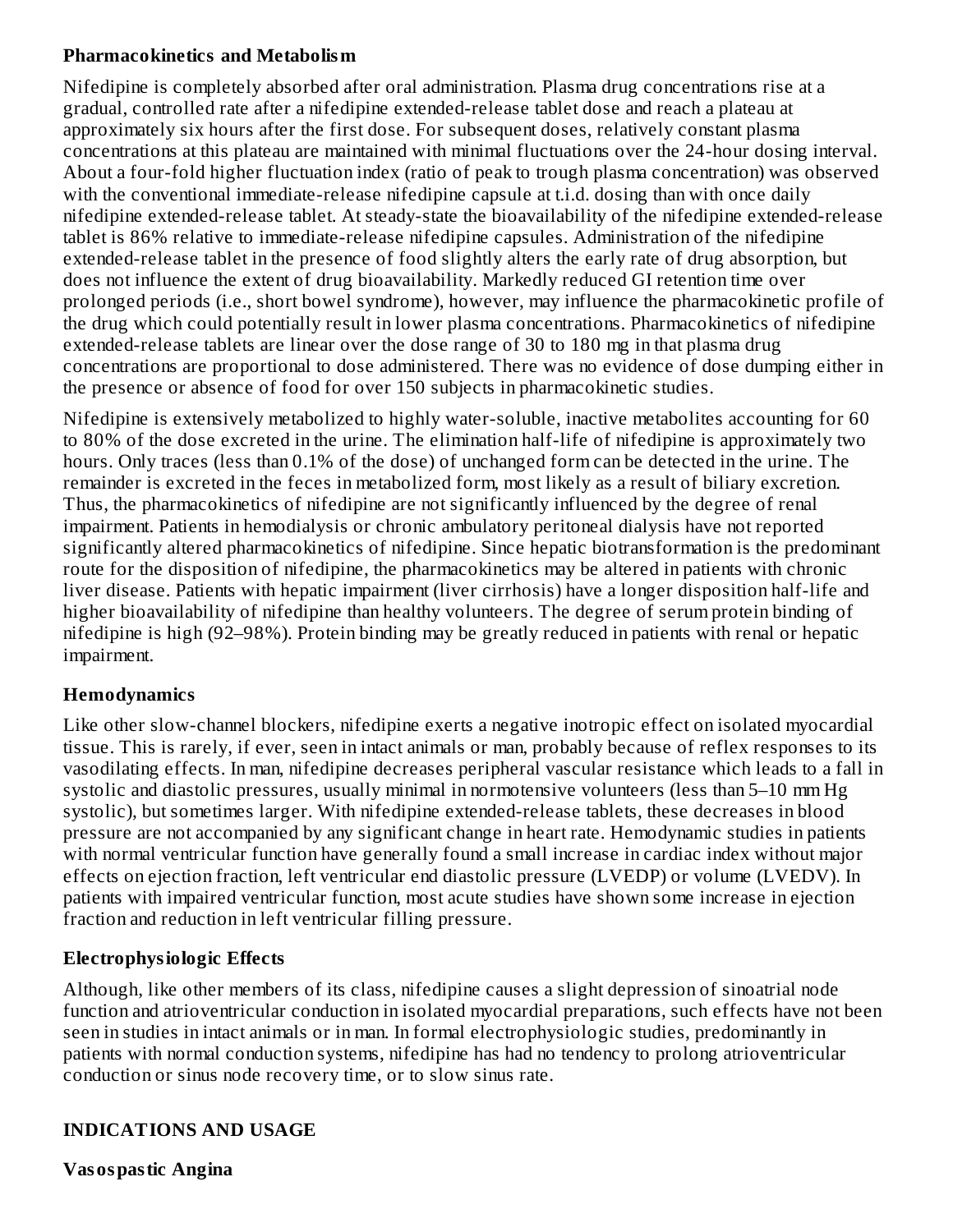Nifedipine extended-release tablets are indicated for the management of vasospastic angina confirmed by any of the following criteria: 1) classical pattern of angina at rest accompanied by ST segment elevation, 2) angina or coronary artery spasm provoked by ergonovine, or 3) angiographically demonstrated coronary artery spasm. In those patients who have had angiography, the presence of significant fixed obstructive disease is not incompatible with the diagnosis of vasospastic angina, provided that the above criteria are satisfied. Nifedipine extended-release may also be used where the clinical presentation suggests a possible vasospastic component but where vasospasm has not been confirmed, e.g., where pain has a variable threshold on exertion or in unstable angina where electrocardiographic findings are compatible with intermittent vasospasm, or when angina is refractory to nitrates and/or adequate doses of beta blockers.

### **Chronic Stable Angina (Classical Effort-Associated Angina)**

Nifedipine extended-release tablets are indicated for the management of chronic stable angina (effortassociated angina) without evidence of vasospasm in patients who remain symptomatic despite adequate doses of beta blockers and/or organic nitrates or who cannot tolerate those agents.

In chronic stable angina (effort-associated angina) nifedipine has been effective in controlled trials of up to eight weeks duration in reducing angina frequency and increasing exercise tolerance, but confirmation of sustained effectiveness and evaluation of long-term safety in these patients is incomplete.

Controlled studies in small numbers of patients suggest concomitant use of nifedipine and beta-blocking agents may be beneficial in patients with chronic stable angina, but available information is not sufficient to predict with confidence the effects of concurrent treatment, especially in patients with compromised left ventricular function or cardiac conduction abnormalities. When introducing such concomitant therapy, care must be taken to monitor blood pressure closely since severe hypotension can occur from the combined effects of the drugs. (See WARNINGS.)

#### **Hypertension**

Nifedipine extended-release tablets are indicated for the treatment of hypertension. They may be used alone or in combination with other antihypertensive agents.

#### **CONTRAINDICATIONS**

Known hypersensitivity reaction to nifedipine.

#### **WARNINGS**

#### **Excessive Hypotension**

Although in most angina patients the hypotensive effect of nifedipine is modest and well tolerated, occasional patients have had excessive and poorly tolerated hypotension. These responses have usually occurred during initial titration or at the time of subsequent upward dosage adjustment, and may be more likely in patients on concomitant beta blockers.

Severe hypotension and/or increased fluid volume requirements have been reported in patients receiving nifedipine together with a beta-blocking agent who underwent coronary artery bypass surgery using high dose fentanyl anesthesia. The interaction with high dose fentanyl appears to be due to the combination of nifedipine and a beta blocker, but the possibility that it may occur with nifedipine alone, with low doses of fentanyl, in other surgical procedures, or with other narcotic analgesics cannot be ruled out. In nifedipine-treated patients where surgery using high dose fentanyl anesthesia is contemplated, the physician should be aware of these potential problems and if the patient's condition permits, sufficient time (at least 36 hours) should be allowed for nifedipine to be washed out of the body prior to surgery.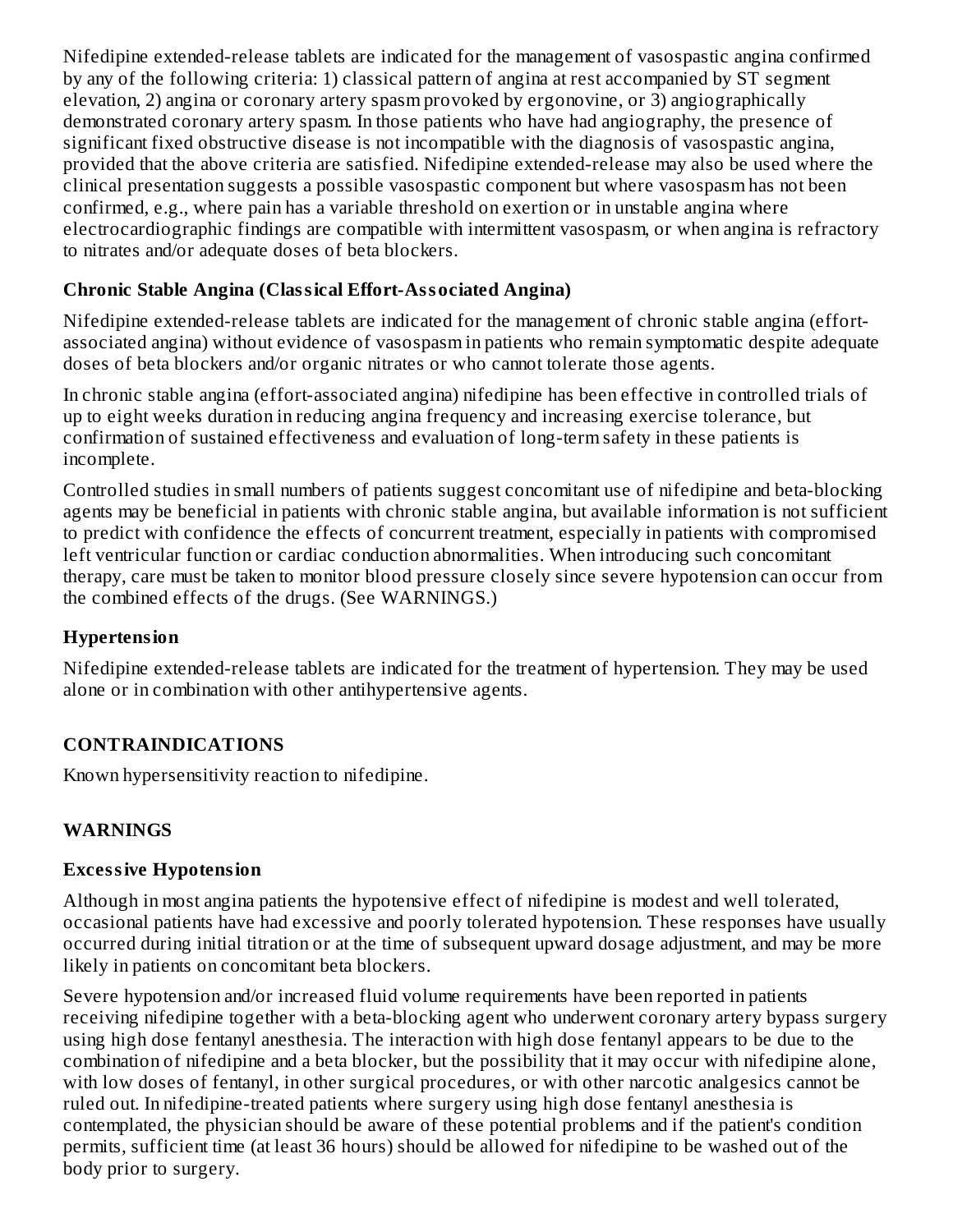The following information should be taken into account in those patients who are being treated for hypertension as well as angina:

# **Increas ed Angina and/or Myocardial Infarction**

Rarely, patients, particularly those who have severe obstructive coronary artery disease, have developed well documented increased frequency, duration and/or severity of angina or acute myocardial infarction on starting nifedipine or at the time of dosage increase. The mechanism of this effect is not established.

#### **Beta Blocker Withdrawal**

It is important to taper beta blockers if possible, rather than stopping them abruptly before beginning nifedipine. Patients recently withdrawn from beta blockers may develop a withdrawal syndrome with increased angina, probably related to increased sensitivity to catecholamines. Initiation of nifedipine treatment will not prevent this occurrence and on occasion has been reported to increase it.

#### **Congestive Heart Failure**

Rarely, patients, usually receiving a beta blocker, have developed heart failure after beginning nifedipine. Patients with tight aortic stenosis may be at greater risk for such an event, as the unloading effect of nifedipine would be expected to be of less benefit to those patients, owing to their fixed impedance to flow across the aortic valve.

#### **PRECAUTIONS**

#### **General**

#### Hypotension

Because nifedipine decreases peripheral vascular resistance, careful monitoring of blood pressure during the initial administration and titration of nifedipine is suggested. Close observation is especially recommended for patients already taking medications that are known to lower blood pressure. (See WARNINGS.)

#### Peripheral Edema

Mild to moderate peripheral edema occurs in a dose dependent manner with an incidence ranging from approximately 10% to about 30% at the highest dose studied (180 mg). It is a localized phenomenon thought to be associated with vasodilation of dependent arterioles and small blood vessels and not due to left ventricular dysfunction or generalized fluid retention. With patients whose angina or hypertension is complicated by congestive heart failure, care should be taken to differentiate this peripheral edema from the effects of increasing left ventricular dysfunction.

#### **Other**

As with any other non-deformable material, caution should be used when administering nifedipine extended-release in patients with preexisting severe gastrointestinal narrowing (pathologic or iatrogenic). There have been rare reports of obstructive symptoms in patients with known strictures in association with the ingestion of nifedipine extended-release.

#### **Information for Patients**

Nifedipine extended-release tablets should be swallowed whole. Do not chew, divide or crush tablets. Do not be concerned if you occasionally notice in your stool something that looks like a tablet. In nifedipine extended-release, the medication is contained within a nonabsorbable shell that has been specially designed to slowly release the drug for your body to absorb. When this process is completed,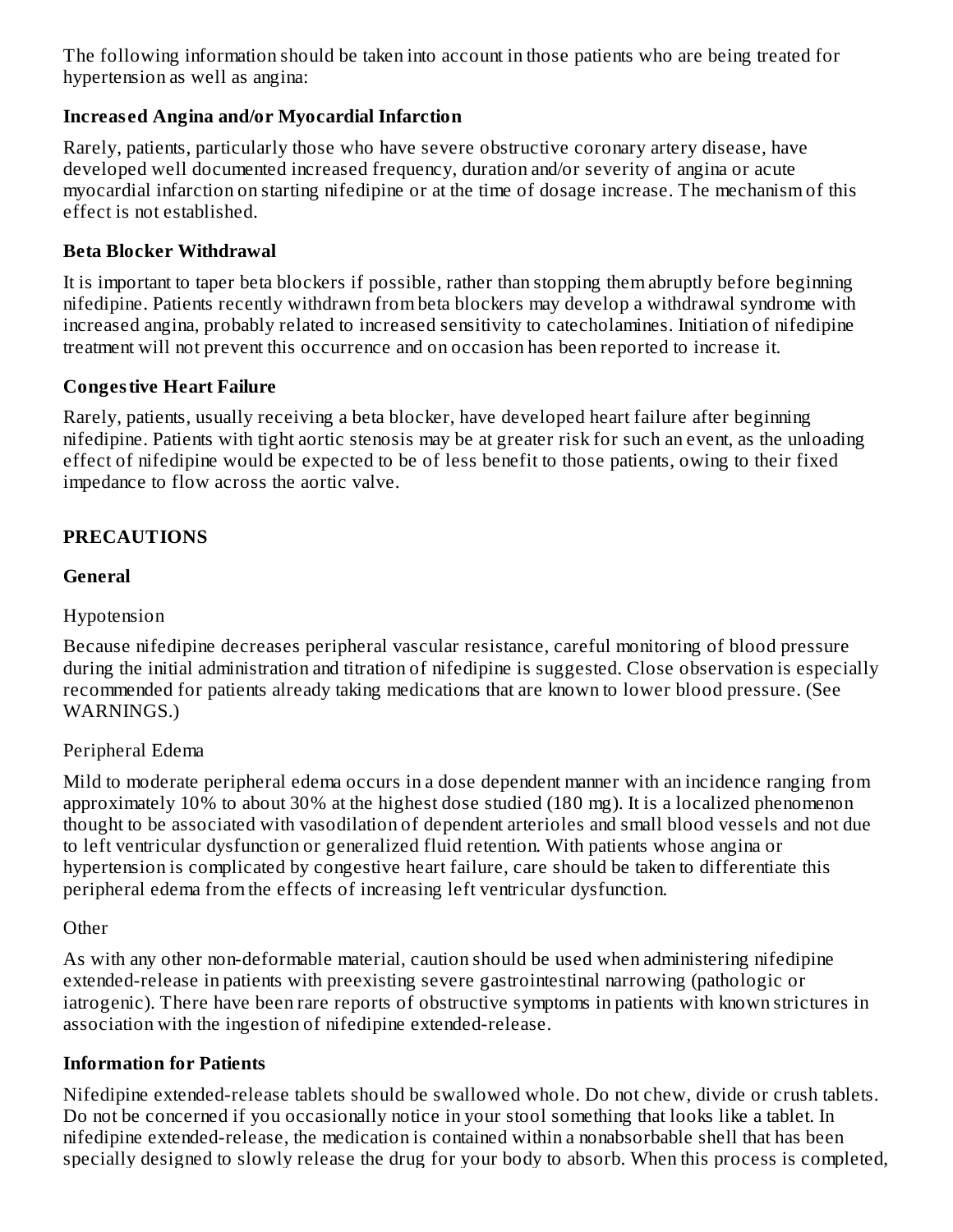the empty tablet is eliminated from your body.

# **Laboratory Tests**

Rare, usually transient, but occasionally significant elevations of enzymes such as alkaline phosphatase, CPK, LDH, SGOT and SGPT have been noted. The relationship to nifedipine therapy is uncertain in most cases, but probable in some. These laboratory abnormalities have rarely been associated with clinical symptoms; however, cholestasis with or without jaundice has been reported. A small (5.4%) increase in mean alkaline phosphatase was noted in patients treated with nifedipine extended-release. This was an isolated finding not associated with clinical symptoms and it rarely resulted in values which fell outside the normal range. Rare instances of allergic hepatitis have been reported. In controlled studies, nifedipine extended-release did not adversely affect serum uric acid, glucose, or cholesterol. Serum potassium was unchanged in patients receiving nifedipine extended-release in the absence of concomitant diuretic therapy, and slightly decreased in patients receiving concomitant diuretics.

Nifedipine, like other calcium channel blockers, decreases platelet aggregation *in vitro.* Limited clinical studies have demonstrated a moderate but statistically significant decrease in platelet aggregation and an increase in bleeding time in some nifedipine patients. This is thought to be a function of inhibition of calcium transport across the platelet membrane. No clinical significance for these findings has been demonstrated.

Positive direct Coombs test with/without hemolytic anemia has been reported but a causal relationship between nifedipine administration and positivity of this laboratory test, including hemolysis, could not be determined.

Although nifedipine has been used safely in patients with renal dysfunction and has been reported to exert a beneficial effect, in certain cases, rare, reversible elevations in BUN and serum creatinine have been reported in patients with pre-existing chronic renal insufficiency. The relationship to nifedipine therapy is uncertain in most cases but probable in some.

# **Drug Interactions**

# Beta-adrenergic Blocking Agents

(See INDICATIONS AND USAGE and WARNINGS.) Experience in over 1400 patients with nifedipine extended-release capsules in a noncomparative clinical trial has shown that concomitant administration of nifedipine and beta-blocking agents is usually well tolerated, but there have been occasional literature reports suggesting that the combination may increase the likelihood of congestive heart failure, severe hypotension, or exacerbation of angina.

# Long-acting Nitrates

Nifedipine may be safely co-administered with nitrates, but there have been no controlled studies to evaluate the antianginal effectiveness of this combination.

# Digitalis

Administration of nifedipine with digoxin increased digoxin levels in nine of twelve normal volunteers. The average increase was 45%. Another investigator found no increase in digoxin levels in thirteen patients with coronary artery disease. In an uncontrolled study of over two hundred patients with congestive heart failure during which digoxin blood levels were not measured, digitalis toxicity was not observed. Since there have been isolated reports of patients with elevated digoxin levels, it is recommended that digoxin levels be monitored when initiating, adjusting, and discontinuing nifedipine to avoid possible over- or under-digitalization.

# Coumarin Anticoagulants

There have been rare reports of increased prothrombin time in patients taking coumarin anticoagulants to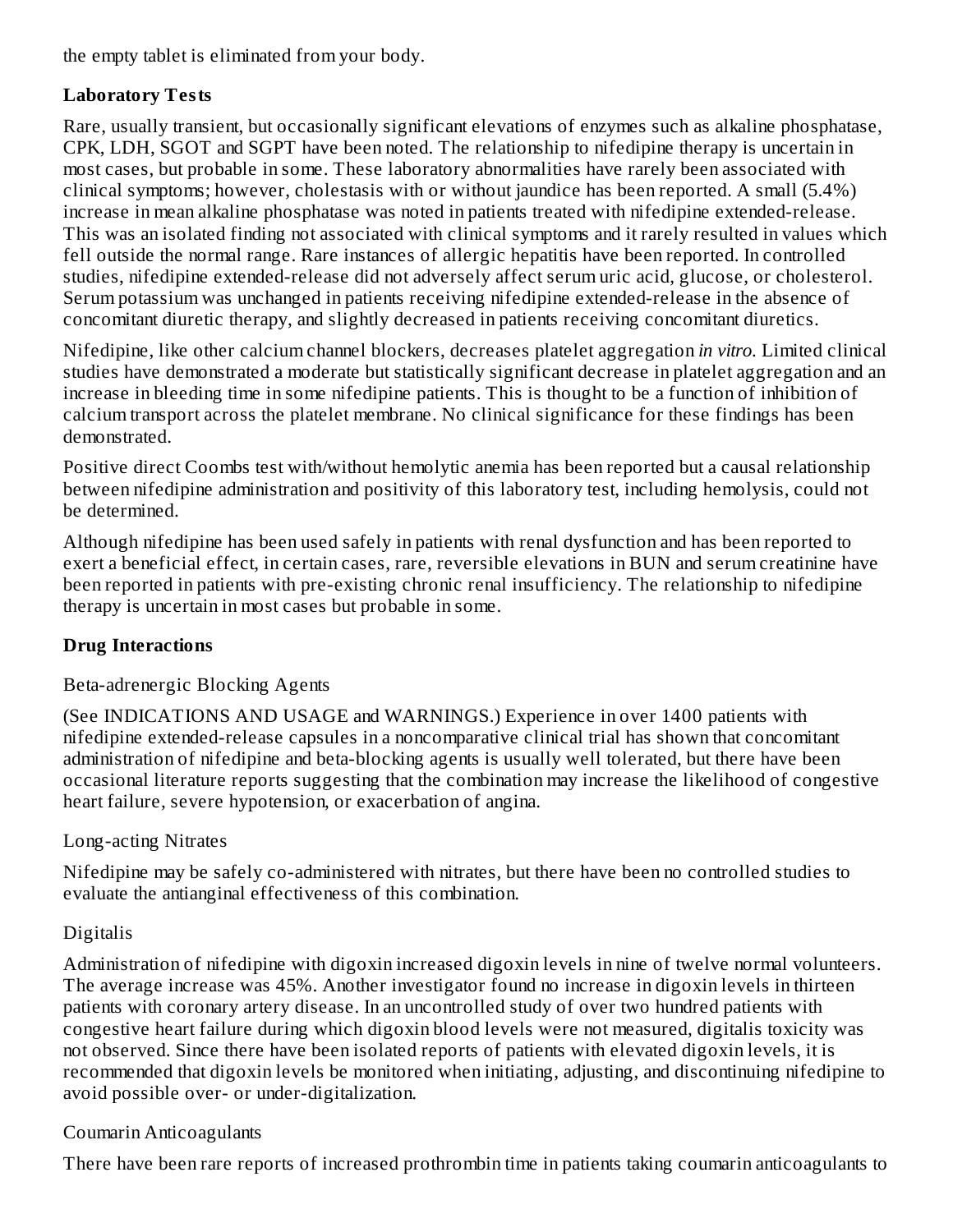whom nifedipine was administered. However, the relationship to nifedipine therapy is uncertain.

# **Cimetidine**

A study in six healthy volunteers has shown a significant increase in peak nifedipine plasma levels (80%) and area-under-the-curve (74%), after a one week course of cimetidine at 1000 mg per day and nifedipine at 40 mg per day. Ranitidine produced smaller, non-significant increases. The effect may be mediated by the known inhibition of cimetidine on hepatic cytochrome P-450, the enzyme system probably responsible for the first-pass metabolism of nifedipine. If nifedipine therapy is initiated in a patient currently receiving cimetidine, cautious titration is advised.

# **Carcinogenesis, Mutagenesis, Impairment of Fertility**

Nifedipine was administered orally to rats for two years and was not shown to be carcinogenic. When given to rats prior to mating, nifedipine caused reduced fertility at a dose approximately 30 times the maximum recommended human dose. There is a literature report of reversible reduction in the ability of human sperm obtained from a limited number of infertile men taking recommended doses of nifedipine to bind to and fertilize an ovum *in vitro. In vivo* mutagenicity studies were negative.

# **Pregnancy**

# Pregnancy Category C

Nifedipine has been shown to produce teratogenic findings in rats and rabbits, including digital anomalies similar to those reported for phenytoin. Digital anomalies have been reported to occur with other members of the dihydropyridine class and are possibly a result of compromised uterine blood flow. Nifedipine administration was associated with a variety of embryotoxic, placentotoxic, and fetotoxic effects, including stunted fetuses (rats, mice, rabbits), rib deformities (mice), cleft palate (mice), small placentas and underdeveloped chorionic villi (monkeys), embryonic and fetal deaths (rats, mice, rabbits), and prolonged pregnancy/decreased neonatal survival (rats; not evaluated in other species). On a mg/kg basis, all of the doses associated with the teratogenic embryotoxic or fetotoxic effects in animals were higher (3.5 to 42 times) than the maximum recommended human dose of 120 mg/day. On a mg/m<sup>2</sup> basis, some doses were higher and some were lower than the maximum recommended human dose but all are within an order of magnitude of it. The doses associated with placentotoxic effects in monkeys were equivalent to or lower than the maximum recommended human .<br>dose on a mg/m<sup>2</sup> basis.

There are no adequate and well-controlled studies in pregnant women. Nifedipine extended-release tablets should be used during pregnancy only if the potential benefit justifies the potential risk to the fetus.

# **Pediatric Us e**

Safety and effectiveness in pediatric patients have not been established.

# **ADVERSE REACTIONS**

Over 1000 patients from both controlled and open trials with nifedipine extended-release tablets in hypertension and angina were included in the evaluation of adverse experiences. All side effects reported during nifedipine extended-release tablet therapy were tabulated independent of their causal relation to medication. The most common side effect reported with nifedipine extended-release was edema which was dose related and ranged in frequency from approximately 10% to about 30% at the highest dose studied (180 mg). Other common adverse experiences reported in placebo-controlled trials include: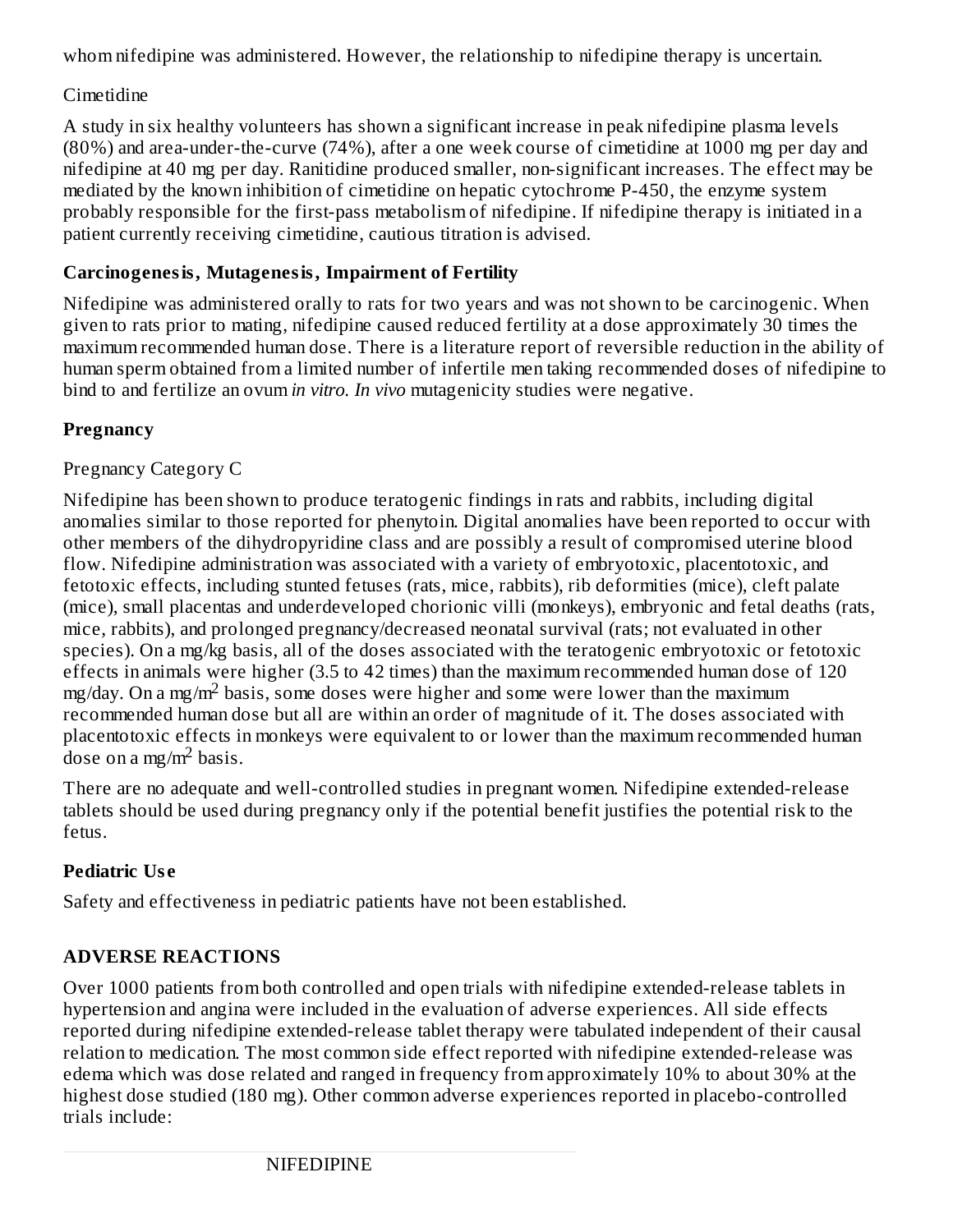#### EXTENDED-RELEASE  $TATTTC(0)$

|                  | $I$ ABLE $I$ $\geq$ $($ $\frac{90}{20}$ |             |
|------------------|-----------------------------------------|-------------|
|                  |                                         | Placebo (%) |
| Adverse Effect   | $(N=707)$                               | $(N=266)$   |
| Headache         | 15.8                                    | 9.8         |
| Fatigue          | 5.9                                     | 4.1         |
| <b>Dizziness</b> | 4.1                                     | 4.5         |
| Constipation     | 3.3                                     | 2.3         |
| Nausea           | 3.3                                     | 1.9         |

Of these, only edema and headache were more common in nifedipine extended-release patients than placebo patients.

The following adverse reactions occurred with an incidence of less than 3.0%. With the exception of leg cramps, the incidence of these side effects was similar to that of placebo alone.

**Body as a Whole/Systemic:** asthenia, flushing, pain

**Cardiovas cular:** palpitations

**Central Nervous System:** insomnia, nervousness, paresthesia, somnolence

**Dermatologic:** pruritus, rash

**Gastrointestinal:** abdominal pain, diarrhea, dry mouth, dyspepsia, flatulence

**Mus culoskeletal:** arthralgia, leg cramps

**Respiratory:** chest pain (nonspecific), dyspnea

**Urogenital:** impotence, polyuria

Other adverse reactions were reported sporadically with an incidence of 1.0% or less. These include:

**Body as a Whole/Systemic:** face edema, fever, hot flashes, malaise, periorbital edema, rigors **Cardiovas cular:** arrhythmia, hypotension, increased angina, tachycardia, syncope

**Central Nervous System:** anxiety, ataxia, decreased libido, depression, hypertonia, hypoesthesia, migraine, paroniria, tremor, vertigo

**Dermatologic:** alopecia, increased sweating, urticaria, purpura

**Gastrointestinal:** eructation, gastroesophageal reflux, gum hyperplasia, melena, vomiting, weight increase

**Mus culoskeletal:** back pain, gout, myalgias

**Respiratory:** coughing, epistaxis, upper respiratory tract infection, respiratory disorder, sinusitis **Special Sens es:** abnormal lacrimation, abnormal vision, taste perversion, tinnitus **Urogenital/Reproductive:** breast pain, dysuria, hematuria, nocturia

Adverse experiences which occurred in less than 1 in 1000 patients cannot be distinguished from concurrent disease states or medications.

The following adverse experiences, reported in less than 1% of patients, occurred under conditions (e.g., open trials, marketing experience) where a causal relationship is uncertain: gastrointestinal irritation, gastrointestinal bleeding, gynecomastia.

In multiple-dose U.S. and foreign controlled studies with nifedipine capsules in which adverse reactions were reported spontaneously, adverse effects were frequent but generally not serious and rarely required discontinuation of therapy or dosage adjustment. Most were expected consequences of the vasodilator effects of nifedipine.

| <b>NIFEDIPINE</b> |                |
|-------------------|----------------|
| IMMEDIATE-        |                |
| <b>RELEASE</b>    |                |
| CAPSULES (%)      | Placebo $(\%)$ |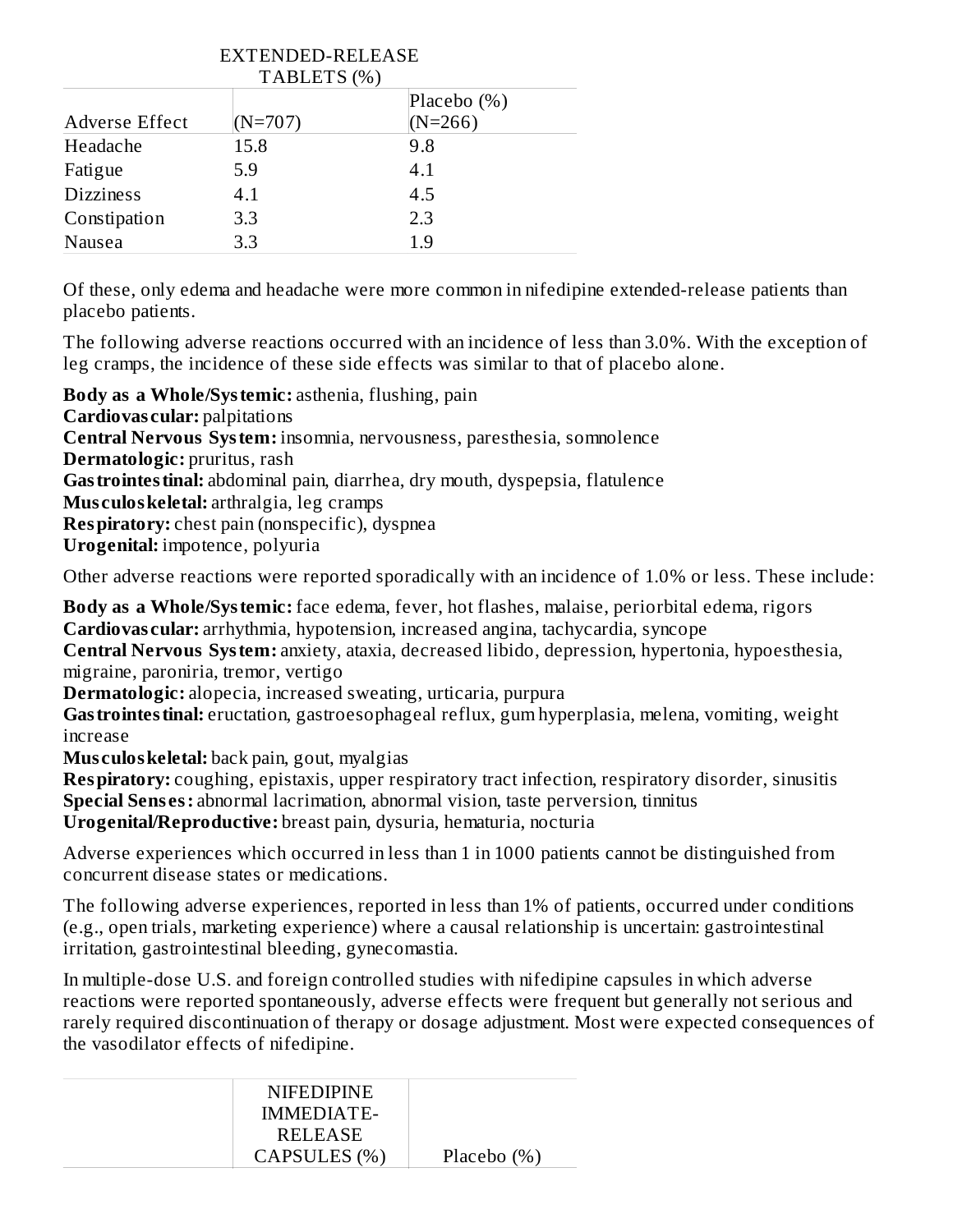| <b>Adverse Effect</b> | $(N=226)$ | $(N=235)$ |  |  |  |
|-----------------------|-----------|-----------|--|--|--|
| Dizziness,            |           |           |  |  |  |
| lightheadedness,      |           |           |  |  |  |
| giddiness             | 27        | 15        |  |  |  |
| Flushing, heat        |           |           |  |  |  |
| sensation             | 25        | 8         |  |  |  |
| Headache              | 23        | 20        |  |  |  |
| Weakness              | 12        | 10        |  |  |  |
| Nausea, heartburn     | 11        | 8         |  |  |  |
| Muscle cramps,        |           |           |  |  |  |
| tremor                | 8         | 3         |  |  |  |
| Peripheral edema      | 7         | 1         |  |  |  |
| Nervousness, mood     |           |           |  |  |  |
| changes               | 7         | 4         |  |  |  |
| Palpitation           | 7         | 5         |  |  |  |
| Dyspnea, cough,       |           |           |  |  |  |
| wheezing              | 6         | 3         |  |  |  |
| Nasal congestion,     |           |           |  |  |  |
| sore throat           | 6         | 8         |  |  |  |

There is also a large uncontrolled experience in over 2100 patients in the United States. Most of the patients had vasospastic or resistant angina pectoris, and about half had concomitant treatment with betaadrenergic blocking agents. The relatively common adverse events were similar in nature to those seen with nifedipine extended-release.

In addition, more serious adverse events were observed, not readily distinguishable from the natural history of the disease in these patients. It remains possible, however, that some or many of these events were drug related. Myocardial infarction occurred in about 4% of patients and congestive heart failure or pulmonary edema in about 2%. Ventricular arrhythmias or conduction disturbances each occurred in fewer than 0.5% of patients.

In a subgroup of over 1000 patients receiving nifedipine immediate-release with concomitant beta blocker therapy, the pattern and incidence of adverse experiences was not different from that of the entire group of nifedipine immediate-release treated patients. (See PRECAUTIONS.)

In a subgroup of approximately 250 patients with a diagnosis of congestive heart failure as well as angina, dizziness or lightheadedness, peripheral edema, headache or flushing each occurred in one in eight patients. Hypotension occurred in about one in 20 patients. Syncope occurred in approximately one patient in 250. Myocardial infarction or symptoms of congestive heart failure each occurred in about one patient in 15. Atrial or ventricular dysrhythmias each occurred in about one patient in 150.

In post-marketing experience, there have been rare reports of exfoliative dermatitis caused by nifedipine. There have been rare reports of exfoliative or bullous skin adverse events (such as erythema multiforme, Stevens-Johnson Syndrome, and toxic epidermal necrolysis) and photosensitivity reactions.

# **OVERDOSAGE**

Experience with nifedipine overdosage is limited. Generally, overdosage with nifedipine leading to pronounced hypotension calls for active cardiovascular support including monitoring of cardiovascular and respiratory function, elevation of extremities, judicious use of calcium infusion, pressor agents and fluids. Clearance of nifedipine would be expected to be prolonged in patients with impaired liver function. Since nifedipine is highly protein-bound, dialysis is not likely to be of any benefit.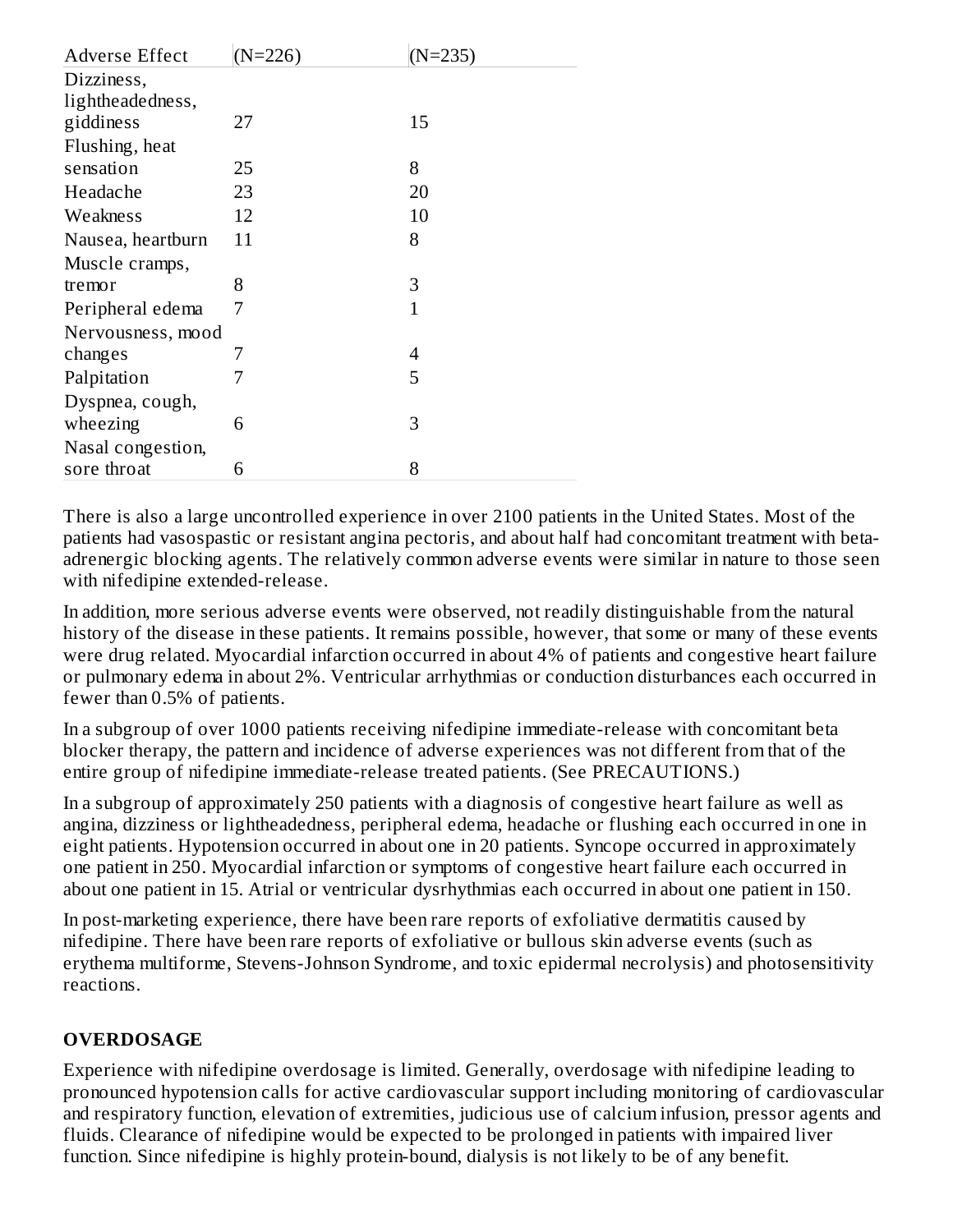There has been one reported case of massive overdosage with nifedipine extended-release tablets. The main effects of ingestion of approximately 4800 mg of nifedipine extended-release in a young man attempting suicide as a result of cocaine-induced depression was initial dizziness, palpitations, flushing, and nervousness. Within several hours of ingestion, nausea, vomiting, and generalized edema developed. No significant hypotension was apparent at presentation, 18 hours post-ingestion. Electrolyte abnormalities consisted of a mild, transient elevation of serum creatinine, and modest elevations of LDH and CPK, but normal SGOT. Vital signs remained stable, no electrocardiographic abnormalities were noted and renal function returned to normal within 24 to 48 hours with routine supportive measures alone. No prolonged sequelae were observed.

The effect of a single 900 mg ingestion of nifedipine immediate-release capsules in a depressed anginal patient also on tricyclic antidepressants was loss of consciousness within 30 minutes of ingestion, and profound hypotension, which responded to calcium infusion, pressor agents, and fluid replacement. A variety of ECG abnormalities were seen in this patient with a history of bundle branch block, including sinus bradycardia and varying degrees of AV block. These dictated the prophylactic placement of a temporary ventricular pacemaker, but otherwise resolved spontaneously. Significant hyperglycemia was seen initially in this patient, but plasma glucose levels rapidly normalized without further treatment.

A young hypertensive patient with advanced renal failure ingested 280 mg of nifedipine immediaterelease capsules at one time, with resulting marked hypotension responding to calcium infusion and fluids. No AV conduction abnormalities, arrhythmias, or pronounced changes in heart rate were noted, nor was there any further deterioration in renal function.

#### **DOSAGE AND ADMINISTRATION**

Dosage must be adjusted according to each patient's needs. Therapy for either hypertension or angina should be initiated with 30 or 60 mg once daily. Nifedipine extended-release tablets should be swallowed whole and should not be bitten or divided. In general, titration should proceed over a 7–14 day period so that the physician can fully assess the response to each dose level and monitor blood pressure before proceeding to higher doses. Since steady-state plasma levels are achieved on the second day of dosing, if symptoms so warrant, titration may proceed more rapidly provided the patient is assessed frequently. Titration to doses above 120 mg are not recommended.

Angina patients controlled on nifedipine immediate-release capsules alone or in combination with other antianginal medications may be safely switched to nifedipine extended-release tablets at the nearest equivalent total daily dose (e.g., 30 mg t.i.d. of nifedipine immediate-release capsules may be changed to 90 mg once daily of nifedipine extended-release tablets). Subsequent titration to higher or lower doses may be necessary and should be initiated as clinically warranted. Experience with doses greater than 90 mg in patients with angina is limited. Therefore, doses greater than 90 mg should be used with caution and only when clinically warranted.

No "rebound effect" has been observed upon discontinuation of nifedipine extended-release tablets. However, if discontinuation of nifedipine is necessary, sound clinical practice suggests that the dosage should be decreased gradually with close physician supervision.

Care should be taken when dispensing nifedipine extended-release to assure that the extended release dosage form has been prescribed.

#### **Co-Administration with Other Antianginal Drugs**

Sublingual nitroglycerin may be taken as required for the control of acute manifestations of angina, particularly during nifedipine titration. See PRECAUTIONS: Drug Interactions, for information on coadministration of nifedipine with beta blockers or long-acting nitrates.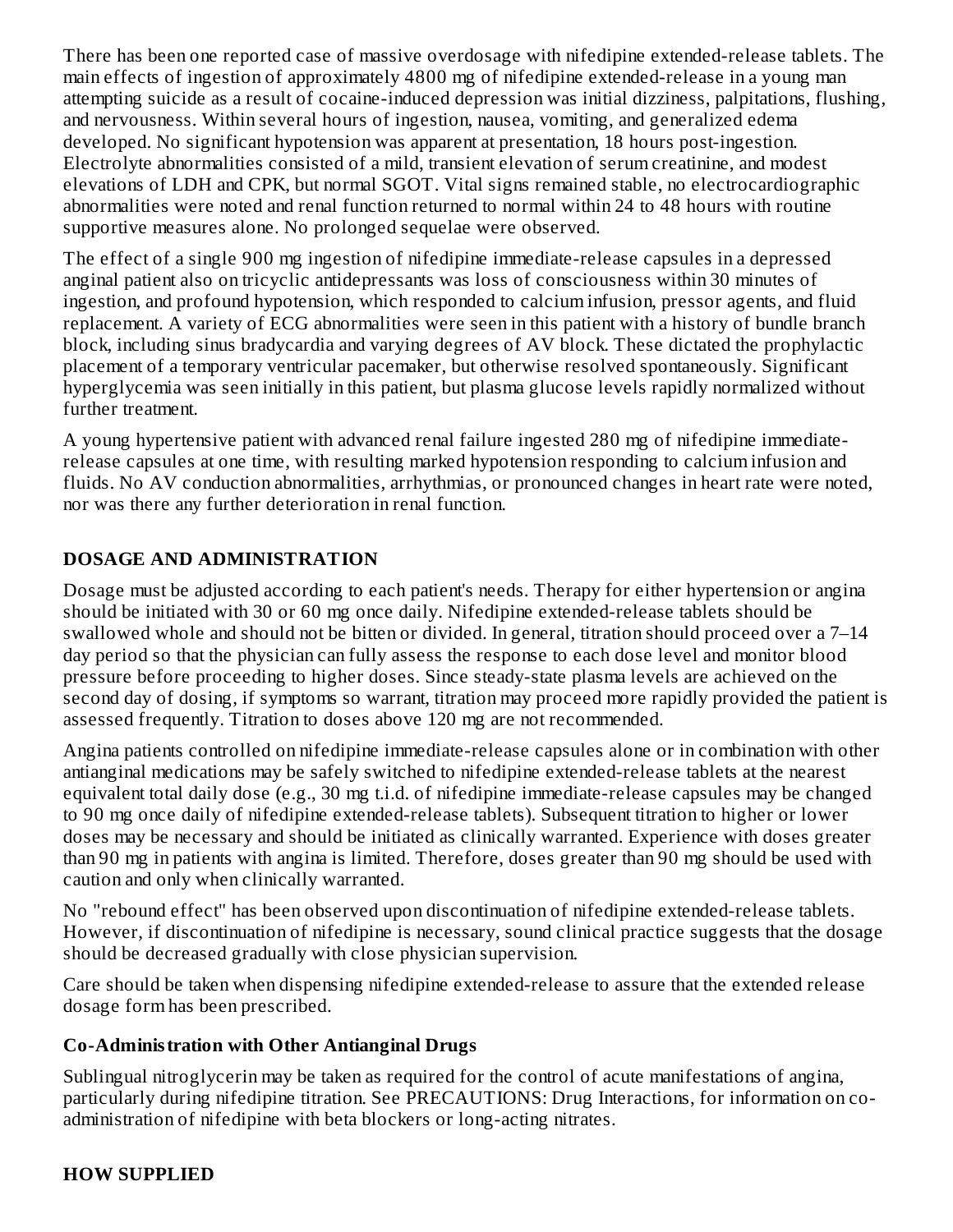Nifedipine Extended-release Tablets are supplied as 30 mg, 60 mg and 90 mg round, biconvex, rosepink, film-coated tablets.

The 30 mg tablet is imprinted with **M** over **475** on one side of the tablet and blank on the other side. They are available as follows:

NDC 67046-515-30 blister of 30 tablets

#### **STORE BELOW 86°F (30°C).**

# **PROTECT FROM MOISTURE AND HUMIDITY.**

Dispense in tight, child-resistant containers (USP).

Distributed by: Mylan Pharmaceuticals Inc. Morgantown, WV 26505

Manufactured by: Pfizer Pharmaceuticals LLC Barceloneta, PR 00617

LAB-0175-3.0

>

Repackaged by:

Contract Pharmacy Services-PA 125 Titus Ave Suite 200 Warrington, PA 18976 USA

Original--04/2010--NJW

# **Principal Display Panel**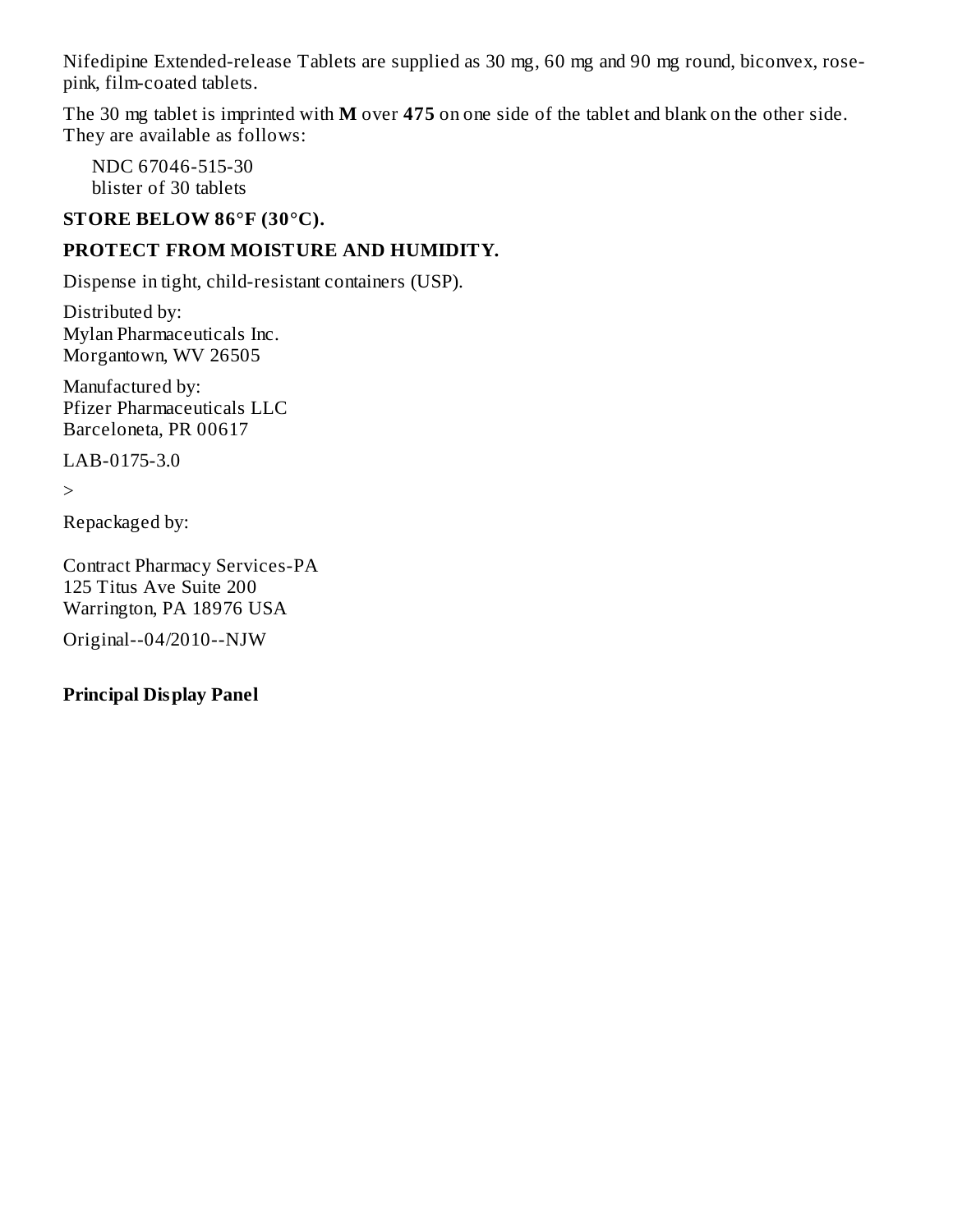

#### **NIFEDIPINE**

nifedipine tablet, film coated, extended release

| <b>Product Information</b>                                                 |                  |                         |                     |         |                              |                 |  |
|----------------------------------------------------------------------------|------------------|-------------------------|---------------------|---------|------------------------------|-----------------|--|
| Product Type                                                               |                  | HUMAN PRESCRIPTION DRUG | Item Code (Source)  |         | NDC:67046-515(NDC:0378-3475) |                 |  |
| <b>Route of Administration</b>                                             |                  | ORAL                    |                     |         |                              |                 |  |
|                                                                            |                  |                         |                     |         |                              |                 |  |
|                                                                            |                  |                         |                     |         |                              |                 |  |
| <b>Active Ingredient/Active Moiety</b>                                     |                  |                         |                     |         |                              |                 |  |
| <b>Ingredient Name</b>                                                     |                  |                         |                     |         | <b>Basis of Strength</b>     | <b>Strength</b> |  |
| nifedipine (UNII: I9ZF7L6G2L) (nifedipine - UNII:I9ZF7L6G2L)<br>nifedipine |                  |                         |                     | $30$ mg |                              |                 |  |
|                                                                            |                  |                         |                     |         |                              |                 |  |
|                                                                            |                  |                         |                     |         |                              |                 |  |
| <b>Product Characteristics</b>                                             |                  |                         |                     |         |                              |                 |  |
| Color                                                                      | PINK (rose-pink) |                         | <b>Score</b>        |         |                              | no score        |  |
| <b>Shape</b>                                                               | ROUND (ROUND)    |                         | <b>Size</b>         |         | 9mm                          |                 |  |
| <b>Flavor</b>                                                              |                  |                         | <b>Imprint Code</b> |         | M;475                        |                 |  |
| Contains                                                                   |                  |                         |                     |         |                              |                 |  |
|                                                                            |                  |                         |                     |         |                              |                 |  |